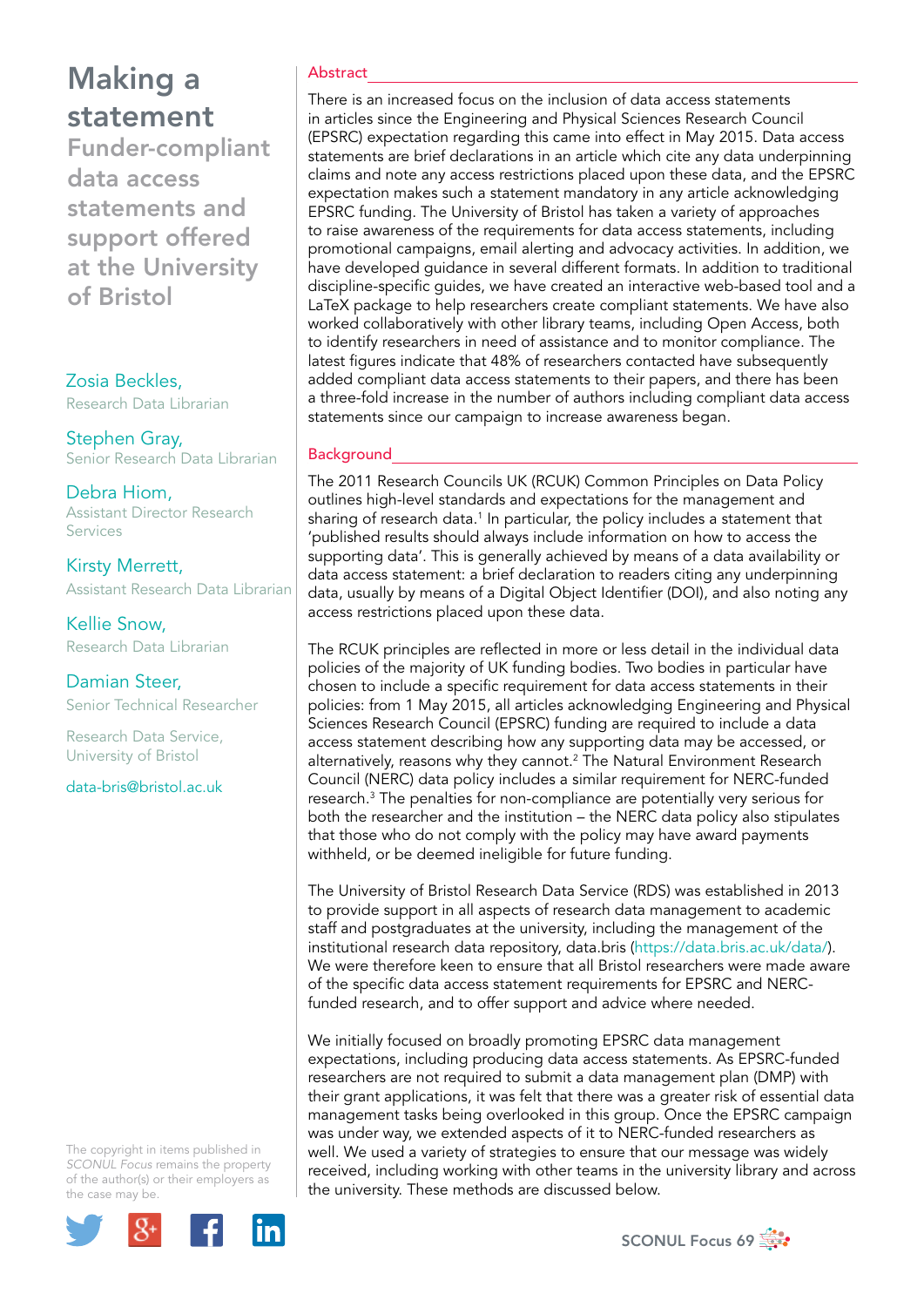Funder-compliant data access statements and support offered at the University of Bristol

### Awareness-raising strategies

We launched a multi-phase promotional campaign in early 2015; this focused primarily on the faculty of engineering, which had been identified as the faculty in receipt of most EPSRC funding. Firstly, posters, banners and digital signage were placed in key locations in the faculty buildings, outlining the four main tasks required to meet EPSRC expectations on data management:

- preservation of data for at least ten years post-project
- inclusion of a data access statement in all published papers
- inclusion of data management costs in grant applications
- creation of a data management plan (EPSRC require this to be completed, but not submitted as part of a grant application.)

The poster can be seen in Fig. 1. However, we were aware that there were still likely to be some members of staff who would not see these, so we also created a series of leaflets which were sent to key contacts and disseminated at School assemblies and workshops (Fig. 2).





*EPSRC data management poster EPSRC leaflet 1* 



*EPSRC postcard – reverse* 

In May 2016, a year after the EPSRC expectations came into effect, we launched a second series of posters and leaflets with greater focus on the requirements for data access statements. The leaflets were sent out to research staff with their payslips and included examples of compliant data access statements on the reverse side, in order to help researchers construct their own statements (Fig. 3).

The copyright in items published in *SCONUL Focus* remains the property of the author(s) or their employers as the case may be.



In late 2016 we also extended the poster campaign to selected nonengineering research staff. By consulting EPSRC's Grants on the Web portal [\(http://gow.epsrc.ac.uk/](http://gow.epsrc.ac.uk/)) we were able to identify individuals and research groups in receipt of significant EPSRC funding, and sent copies of our poster to them.

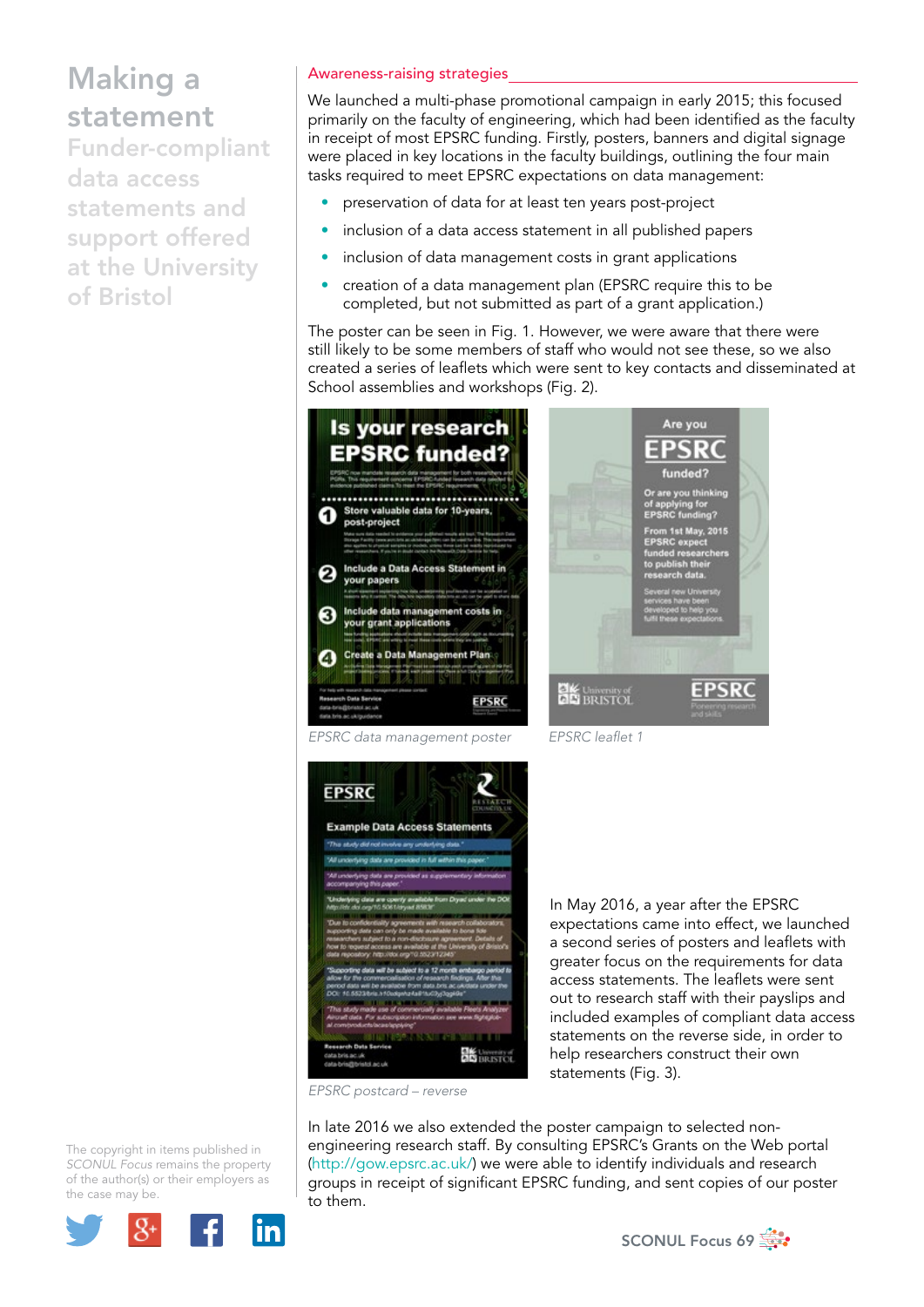Funder-compliant data access statements and support offered at the University of Bristol

The other aspect of our awareness strategy involved collaborative working with the library's Open Access (OA) team. Researchers wishing to claim articleprocessing charges from the university's RCUK and Charity Open Access Fund block grants apply to the OA team. From April 2015, the OA team sent a standard email to researchers acknowledging EPSRC or NERC funding in their claim form to remind them of the data access statement requirements, and forwarded details of these applications to the Research Data Service. Finally, in 2015, a one-off series of workshops was added to the regular training schedule specifically addressing the EPSRC expectations on research data and what researchers would need to do to fulfil them. We followed this up by updating our usual workshops and other advocacy and outreach activities (aimed at researchers from all faculties) to include explicit mention of the requirements for data access statements, including examples of different types of statement.

### Guidance and support

We created a number of web-based guidance documents and tools to support our awareness-raising activities. These were intended to act as stand-alone sources of advice that we could direct researchers to outside our training workshops.

Firstly, we brought together more examples of compliant data access statements for major subject specialisms. Following the discipline divisions at Bristol, we produced three brief guides to data access statements in arts and social sciences, biomedicine and health science, and science and engineering. We used examples from publications by Bristol researchers in almost all instances to ensure that they were relevant to our audience. The examples covered a variety of situations, including:

- papers without data
- review (secondary analysis) papers
- data as supplementary material
- data published in the institutional repository
- data published in an external repository
- data published with access restrictions
- data described in a separate data paper

We received feedback that the data access statement examples were helpful, but that more guidance on how to decide which data to publish was a higher priority. After consultation with senior academics in the faculty of engineering we created more in-depth case studies to describe this aspect in more detail. The case studies were initially intended to track a single project through the whole research lifecycle, but the selected research groups expressed caution about publicising their data management plans. We therefore limited the case studies to the later stages of the research lifecycle: data collection, selection of data for publication, data deposit, publication of findings and re-use.

We identified research groups in the faculty of engineering who had published data in the institutional data repository [\(http://data.bris.ac.uk/data\)](http://data.bris.ac.uk/data), and from these chose datasets representing a variety of sub-disciplines and access restrictions. For example, the Sensor Platform for Healthcare in a Residential Environment (SPHERE) case study describes the publication of a dataset containing information on human participants which was published as a restricted dataset available only to bona fide researchers in line with the limits set in the participant consent forms.

The copyright in items published in *SCONUL Focus* remains the property of the author(s) or their employers as the case may be.



We interviewed the researchers in each team responsible for collecting the data and writing up the findings in order to find out how they had decided

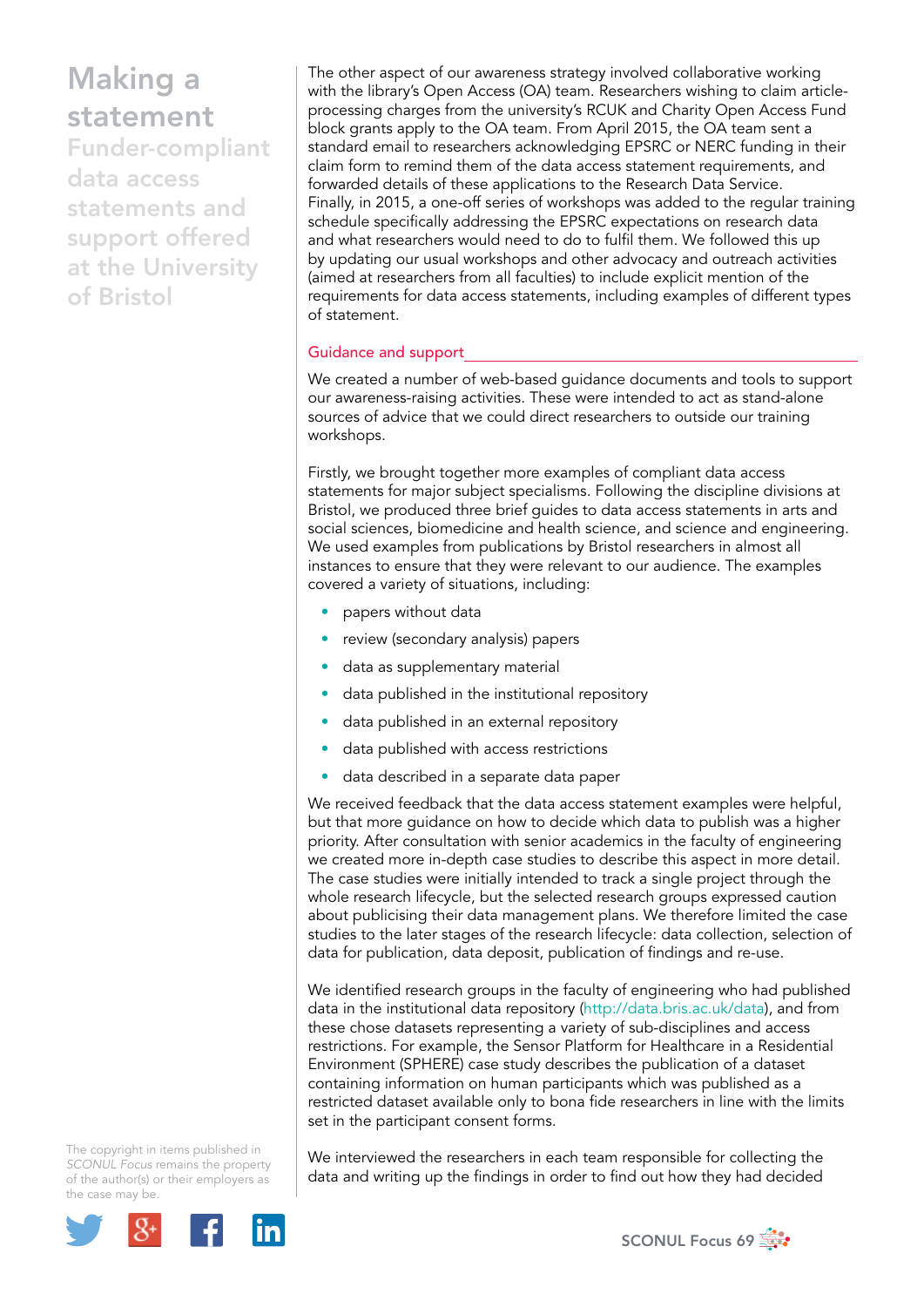Funder-compliant data access statements and support offered at the University of Bristol

what data to publish. This process highlighted the intensely subjective nature of determining what constitutes 'supporting data', as it became apparent that even for papers reporting work from the same project, different types of data were selected for publication.

This subjectivity is demonstrated in our second case study, based on two papers published by the Engineering Nonlinearity group. This group had taken a nuanced, case-by-case approach to data selection; in the first example, a numerical modelling paper, they had published files containing the data points underpinning each plot in the paper. The second paper involved numerically modelling a system and comparing this to experimental results generated by testing the response of that system to different inputs. In this instance, the group decided that although the plot data points were available, it would be more relevant to readers of the second paper to publish the most representative experimental results.

Since completion of these two case studies, other engineering groups have expressed interest in having case studies based on their own data types. Lastly, we produced a range of tools to automatically generate compliant data access statements. For those who are very new to data access statements, we have developed an interactive tool using Squiffy [\(http://textadventures.co.uk/](http://textadventures.co.uk/squiffy) [squiffy](http://textadventures.co.uk/squiffy)). This asks a series of questions around data ownership and sensitivity to guide researchers to the appropriate statement. The data access statement generator tool will be incorporated into an online research data guidance tool being developed jointly with Bath, Exeter and Cardiff that will be available for user testing in February 2017. More information on this tool will be presented at the 12th International Digital Curation Conference ([http://www.dcc.ac.uk/](http://www.dcc.ac.uk/drupal/events/idcc17) [drupal/events/idcc17\)](http://www.dcc.ac.uk/drupal/events/idcc17).

For those who were more confident in deciding what kind of statement they needed, but merely wanted help with wording, we developed a LaTeX package that allowed researchers to generate a compliant statement at any point in their document by entering a simple command. This is available both as a ShareLaTeX template and as a zipped package for download. All guidance documents and LaTeX templates are available on our website at <https://data.bris.ac.uk/sharingdata/>.

### **Monitoring**

Measuring impact is often difficult, but we were able to work with the OA team again to gain insight into the rates of compliance. They have monitored the compliance of published Gold papers with RCUK's policy since 2013, and as part of this were collecting information on data access statements in papers acknowledging RCUK funding. They shared this information with us, and we were able to match this against researchers to whom we had sent reminder emails (part two of our awareness campaign) in order to gauge effectiveness.

From these data, it can be seen that our awareness campaign and guidance and support activities are correlated with a significant increase in the proportion of papers with compliant data access statements. So far, in 2016 48% of researchers who were sent reminders subsequently added compliant data access statements to their papers, and we have noticed that some 'frequent flyers' are now adding statements without reminders. From 2013 to 2015 there was a gradual increase in the proportion of papers with compliant data access statements (7.4 % to 10.8%) across all faculties; however, from 2015 to 2016, when the additional support was put into place, this figure increased three-fold, to 34.8% (Fig. 4). When only the publications acknowledging funding from EPSRC and NERC are considered, the increase from 2015-2016 is even more dramatic: from 9.2% to 37.0% for EPSRC, and from 18.9% to 60.1% for NERC (Fig. 5).

The copyright in items published in *SCONUL Focus* remains the property of the author(s) or their employers as the case may be.